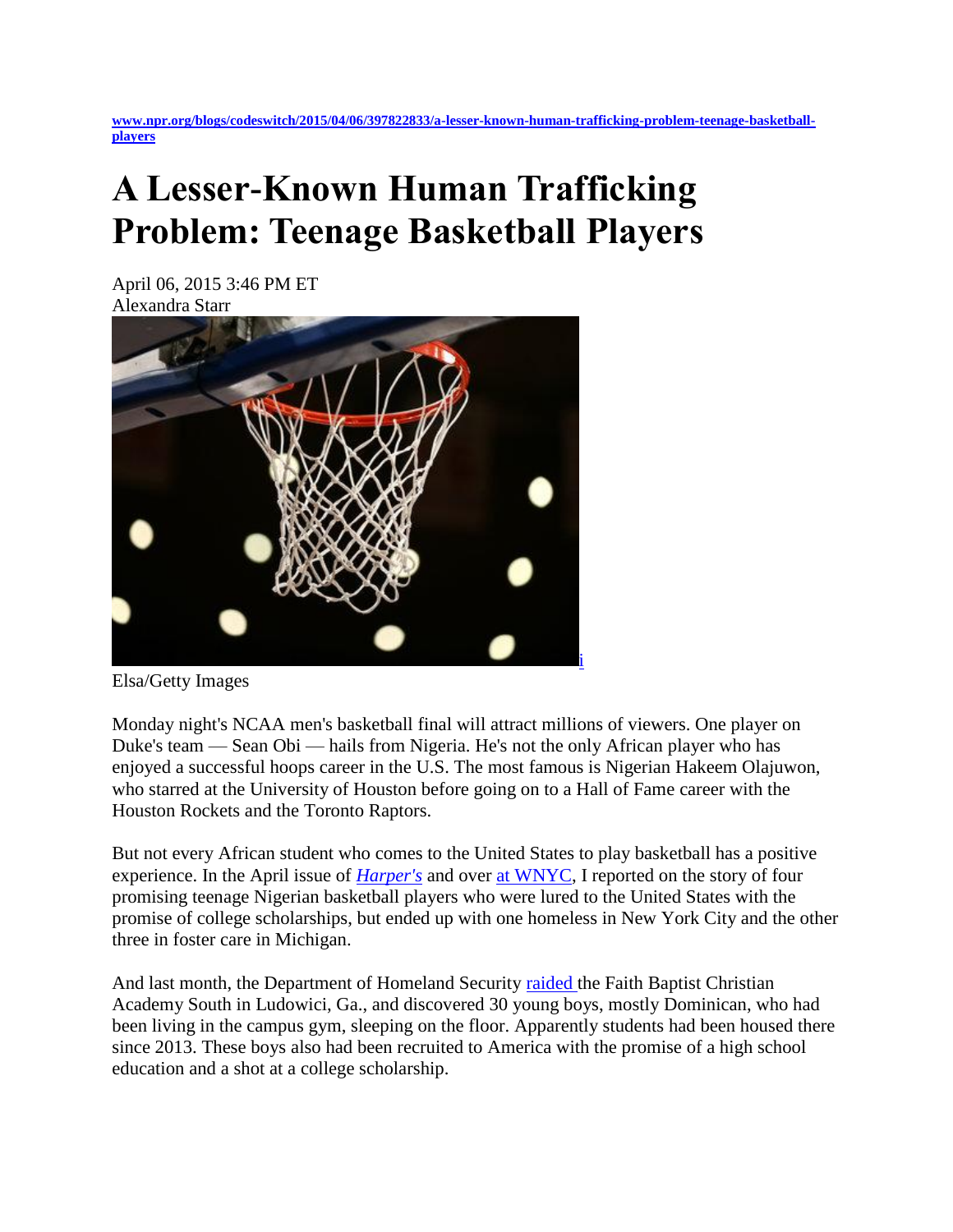It might seem bizarre to bring underage immigrants to the United States to participate in an amateur sport, but it turns out there's a whole international network of scouts, coaches and agents looking to make real money by plucking rising-star basketball players from other countries and "getting in" on the player's circle of influence early on.

The biggest payday, of course, comes if you have a strong influence over a player who seems good enough to play for the NBA. Sports agents eager to represent a top-draft prospect will pay for an introduction to the player. In some cases, this has even [resulted i](http://sports.yahoo.com/ncaa/basketball/news?slug=ys-agents031109)n coaches getting a percentage of the agent's fee for negotiating a first contract.

All of this hinges on having players people would pay for, which helps explain why scouts and coaches began prospecting for talent in places like Africa. Find a future star, and you stand to make a lot of money. Of course, the vast majority of recruits will not be that one-in-a million talent. And in a lot of cases, young boys seem to be treated based on what the adults in the basketball market think they're "worth."

"Ultimately, these players are just commodities to these coaches. They import them and they try to sell them. And if they don't find value, they trash it. They throw it away."

- George Dohrmann, Sports Illustrated

Some teenagers end up financially compensating their coaches. When Tyson Chandler, now of the Dallas Mavericks, was the No. 2 pick in the NBA draft in 2001, he reportedly gave \$200,000 to his Amateur Athletic Association (AAU) coach, Pat Barrett. And in 1997, as an 18-year-old rookie with the Toronto Raptors, Tracy McGrady signed a \$12 million endorsement deal with Adidas that stipulated payments of \$900,000 apiece to his high school coach and the scout who had discovered him.

Basketball handlers can make money even when their players don't rise to the professional level. That's because colleges will award coaching jobs and sometimes [find](http://www.indystar.com/story/sports/college/2014/10/11/prep-school-aau-coaches-making-easier-jump-college-assistant-jobs/17138445/) ways to funnel cash to coaches and scouts who can steer top players to their teams. Officially, colleges aren't allowed to pay for players, but long-time sports observers say this happens with frequency. "You have these under-the-table transactions that occur," says George Dohrmann, a *Sports Illustrated* writer and author of *Play Their Hearts Out*.

The AAU is a driving force behind all of this, for rookies born at home and abroad. LeBron James, Kevin Durant and virtually every other NBA star started out playing for AAU teams. The best teams are sponsored by shoe companies like Nike and Adidas, which, on top of providing free shoes, jerseys and covering travel expenses, will sometimes pay stipends — read, salaries to coaches with the best teams. Those payments can creep into the six figures.

In the meantime, no one's tasked with making sure the kids don't end up in situations like the one in Georgia. "It's like modern slavery," Chukwuemeka "Alley" Ene, the subject of my *Harper's* piece, told me. He was made to sleep on the floor during a placement with a host family in Mississippi, and one of his friends was at the school in Ludowici that got raided by DHS. "It's